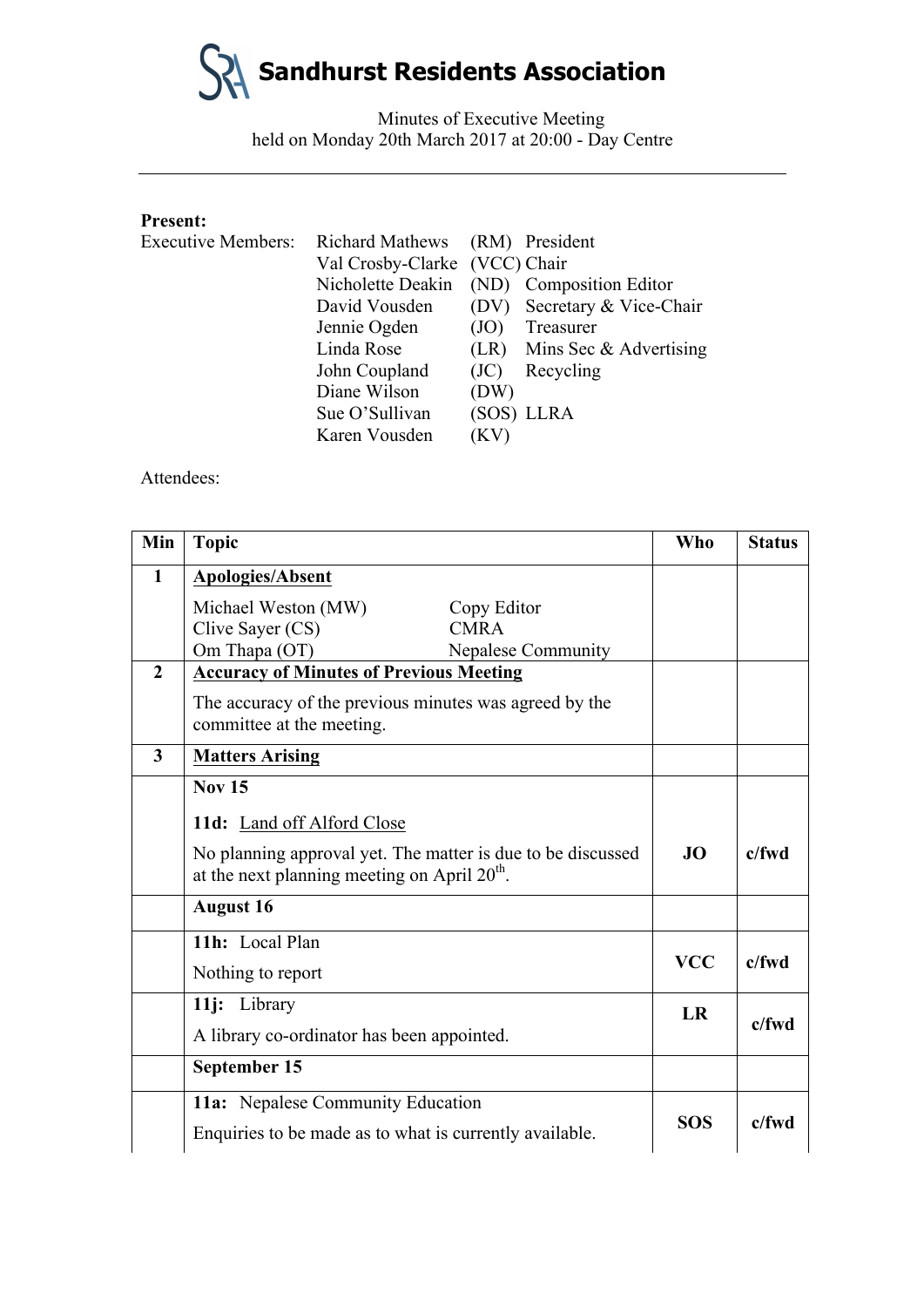

# Minutes of Executive Meeting held on Monday 20th March 2017 at 20:00 - Day Centre

| Min | <b>Topic</b>                                                                                                                                                                                                                                    | <b>Who</b>    | <b>Status</b> |
|-----|-------------------------------------------------------------------------------------------------------------------------------------------------------------------------------------------------------------------------------------------------|---------------|---------------|
|     | 11b: The Owlsmoor Community Hall is available at a cost<br>of £5 per hour. John Williams has volunteered to teach but<br>will need an interpreter. Enquiries were made at the RMA,<br>and a response is awaited.                                | $\mathbf{CS}$ | <b>Closed</b> |
|     | November 16                                                                                                                                                                                                                                     |               |               |
|     | 11a: Rackstraws Farm Sign                                                                                                                                                                                                                       |               |               |
|     | Michael Brossard has contacted Whitbread requesting the<br>replacement of the sign and the matter is under discussion.                                                                                                                          | RM            | $c$ /fwd      |
|     | <b>January 17</b>                                                                                                                                                                                                                               |               |               |
|     | 11b: Insurance Policy                                                                                                                                                                                                                           |               |               |
|     | The premium for the insurance policy with Zurich has been<br>paid.                                                                                                                                                                              | <b>JO</b>     | <b>Closed</b> |
|     | The search for a new policy will continue during 2017.                                                                                                                                                                                          | <b>DV</b>     | c/fwd         |
|     | 11g: OOH                                                                                                                                                                                                                                        |               |               |
|     | DV wrote to Healthwatch and has been contacted by Mark<br>Sanders. A meeting is to be arranged between SRA,<br>Healthwatch and the CCG.                                                                                                         | <b>DV</b>     | c/fwd         |
|     | <b>February 17</b>                                                                                                                                                                                                                              |               |               |
|     | 11a: Credit Card Charges                                                                                                                                                                                                                        |               |               |
|     | The response from the council was that the charges for<br>credit card use had been approved in the council budget<br>review and covered the merchant charge and administration<br>costs. People can avoid the charge by paying by direct debit. | <b>DV</b>     | <b>Closed</b> |
|     | 11b: AGM Speaker                                                                                                                                                                                                                                |               |               |
|     | Gary Campion to be approached for suggestions for a<br>speaker for the AGM.                                                                                                                                                                     | <b>VCC</b>    | $c$ /fwd      |
|     | 11c: Potholes                                                                                                                                                                                                                                   |               |               |
|     | KV reported the potholes in Rackstraws Road between<br>Magdalen Road roundabout and Abingdon Road on the Fix<br>My Street section of the BFC website and the works started<br>the next day. A good response.                                    | KC            | <b>Closed</b> |
|     | 11d: Faulty Crossing                                                                                                                                                                                                                            |               |               |
|     | ND reported that the crossing at the bottom of Branksome<br>Hill Road/Yorktown Road now appears to be working<br>properly.                                                                                                                      | <b>ND</b>     | <b>Closed</b> |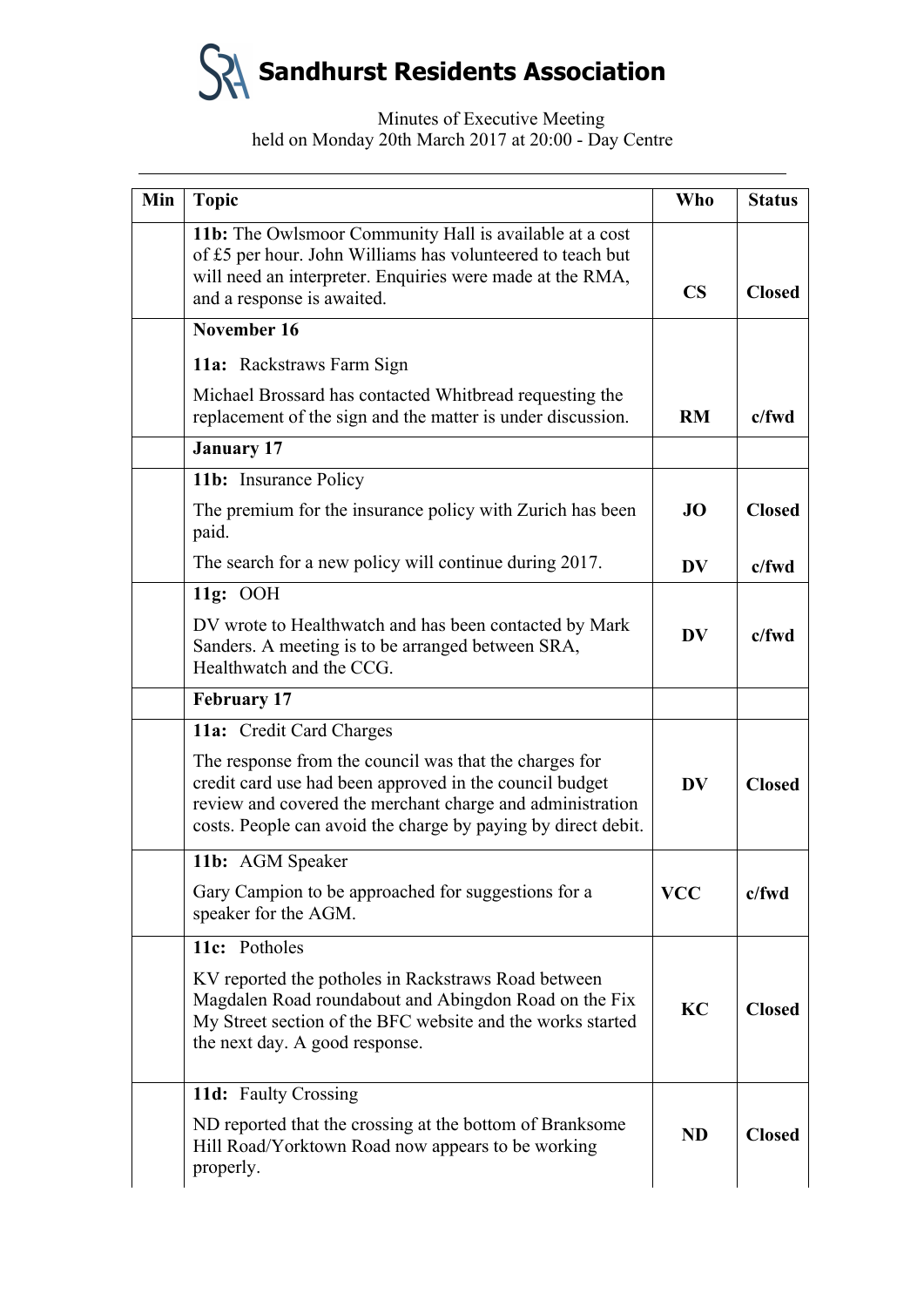**Sandhurst Residents Association S** 

# Minutes of Executive Meeting held on Monday 20th March 2017 at 20:00 - Day Centre

| Min                     | <b>Topic</b>                                                                                                                                                                                                                                                                                                                                                                                         | <b>Who</b> | <b>Status</b> |
|-------------------------|------------------------------------------------------------------------------------------------------------------------------------------------------------------------------------------------------------------------------------------------------------------------------------------------------------------------------------------------------------------------------------------------------|------------|---------------|
|                         | 11e: Parking                                                                                                                                                                                                                                                                                                                                                                                         |            |               |
|                         | An article was to be written about the dangers and<br>inconvenience of inconsiderate parking in the area close to<br>road junctions and to point out the legal restrictions.                                                                                                                                                                                                                         | <b>MW</b>  | $c$ /fwd      |
|                         | 11f: Policing                                                                                                                                                                                                                                                                                                                                                                                        |            |               |
|                         | It was reported that there were to be several changes about<br>the policing in the Sandhurst area and we would seek<br>further clarification.                                                                                                                                                                                                                                                        | <b>VCC</b> | $c$ /fwd      |
| $\overline{\mathbf{4}}$ | <b>Treasurer's Report</b>                                                                                                                                                                                                                                                                                                                                                                            |            |               |
|                         |                                                                                                                                                                                                                                                                                                                                                                                                      |            |               |
|                         | <b>Current Account</b><br>£1,936.19                                                                                                                                                                                                                                                                                                                                                                  |            |               |
|                         | £29,912.99<br><b>Reserve Account</b>                                                                                                                                                                                                                                                                                                                                                                 |            |               |
|                         | <b>Total</b><br>£31,849.18                                                                                                                                                                                                                                                                                                                                                                           |            |               |
| 5                       | <b>Donations</b>                                                                                                                                                                                                                                                                                                                                                                                     |            |               |
| 5a                      | Sandhurst Cricket Club                                                                                                                                                                                                                                                                                                                                                                               |            |               |
|                         | The club are now in need of a contribution to the repayment<br>of a loan provided by the Council for the replacement of<br>nets last year. As the offer last year was made with the<br>comment that we would consider another payment if this<br>situation arose, it was decided to give a donation of £1,000.<br>Seconded: DW<br>Proposed: DV                                                       | JO         |               |
| 5 <sub>b</sub>          | Redz and Phoenix Perfoming Arts Group                                                                                                                                                                                                                                                                                                                                                                |            |               |
|                         | This is a group based at The Spot and has an opportunity for<br>its performers to attend a festival being held at Bracknell's<br>twin town, Leverkeusen in October. They are using various<br>methods to raise funds and have asked if a donation is<br>possible. More details on the amount required and the funds<br>raised so far to be obtained.                                                 | <b>DW</b>  |               |
| 5c                      | Day Centre                                                                                                                                                                                                                                                                                                                                                                                           |            |               |
|                         | The Day Centre has received a bill for VAT on the new<br>furniture for the dining room. This has added $£2,000$ to the<br>original quote. Phillip Lee will present a cheque for £500<br>when he opens the new dining room on Friday, but, with<br>Council funding having been cut by 30%, the call on<br>existing funds is already stretched. A donation of $£1,000$<br>was decided.<br>Seconded: KV | <b>JO</b>  |               |
|                         | Proposed: SOS                                                                                                                                                                                                                                                                                                                                                                                        |            |               |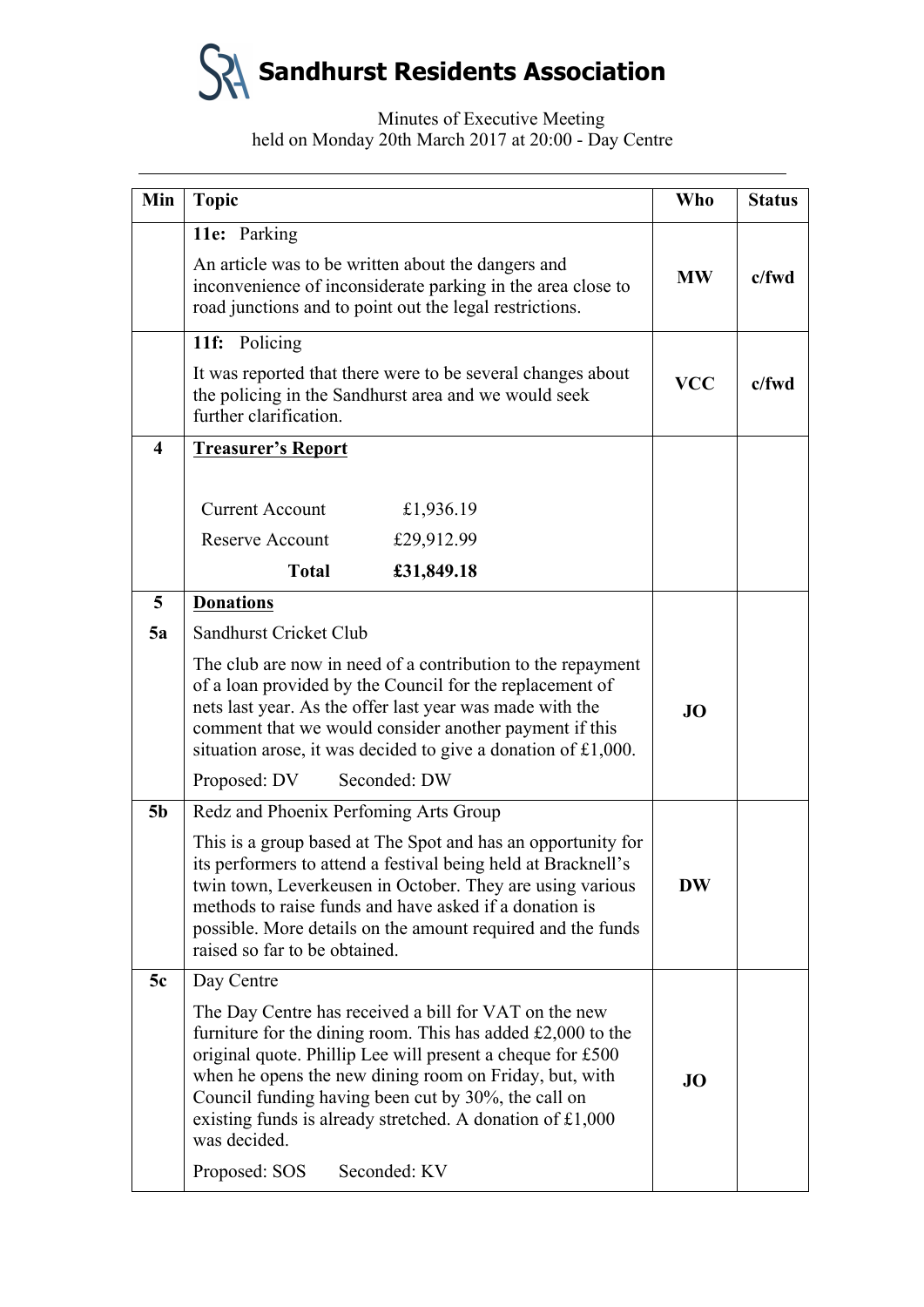**Sandhurst Residents Association**

# Minutes of Executive Meeting held on Monday 20th March 2017 at 20:00 - Day Centre

| Min             | <b>Topic</b>                                                                                                                                                                                                                                                                                                                                                                                                                | <b>Who</b> | <b>Status</b> |
|-----------------|-----------------------------------------------------------------------------------------------------------------------------------------------------------------------------------------------------------------------------------------------------------------------------------------------------------------------------------------------------------------------------------------------------------------------------|------------|---------------|
| 6               | <b>Magazine</b>                                                                                                                                                                                                                                                                                                                                                                                                             |            |               |
| 6a              | ND said that she would be resigning from the job of<br>magazine editor as soon as a replacement has been found.<br>She has enjoyed the job over the last 5 years and would like<br>to continue as a committee member. An advert for a<br>replacement will be placed in the next magazine. It was<br>agreed by all that ND has done a sterling job and has<br>improved the layout and appearance of the magazine<br>greatly. | <b>VCC</b> |               |
| $\overline{7}$  | Website                                                                                                                                                                                                                                                                                                                                                                                                                     |            |               |
|                 | Further updates had been undertaken and others gradually<br>being done. The appearance of the website is much<br>improved.                                                                                                                                                                                                                                                                                                  | <b>DV</b>  | $c$ /fwd      |
| 8               | <b>Recycling</b>                                                                                                                                                                                                                                                                                                                                                                                                            |            |               |
|                 | There will be a collection of Small Electrical items between<br>1 and 3pm on Saturday 25 <sup>th</sup> March at Sandhurst School.                                                                                                                                                                                                                                                                                           |            |               |
| 9               | <b>Projects</b>                                                                                                                                                                                                                                                                                                                                                                                                             |            |               |
|                 | Nothing to report                                                                                                                                                                                                                                                                                                                                                                                                           |            |               |
| 10              | <b>Planning</b>                                                                                                                                                                                                                                                                                                                                                                                                             |            |               |
|                 | It was reported that an application for planning permission<br>had been proposed for the site where the old St Mary's<br>church hall had been in Wellington Road. Nothing visible<br>on the BFC Planning website.                                                                                                                                                                                                           |            |               |
| 11              | <b>AOB</b>                                                                                                                                                                                                                                                                                                                                                                                                                  |            |               |
| 11a             | Sandhurst Gardening Club                                                                                                                                                                                                                                                                                                                                                                                                    |            |               |
|                 | The Gardening Club are experiencing severe problems with<br>booking dates for meetings and shows. The issue will be<br>raised at the next Liaison Meeting.                                                                                                                                                                                                                                                                  | <b>RM</b>  |               |
| 11 <sub>b</sub> | Suggest that the club use Sheila Davenport's contacts as she<br>is now a member of the council.                                                                                                                                                                                                                                                                                                                             | <b>DV</b>  |               |
|                 | The meeting closed at 10:10pm.                                                                                                                                                                                                                                                                                                                                                                                              |            |               |
|                 | NOTE that the next meeting is on Monday 10 <sup>th</sup> April owing<br>to Easter Monday being on 17 <sup>th</sup> April.                                                                                                                                                                                                                                                                                                   |            |               |